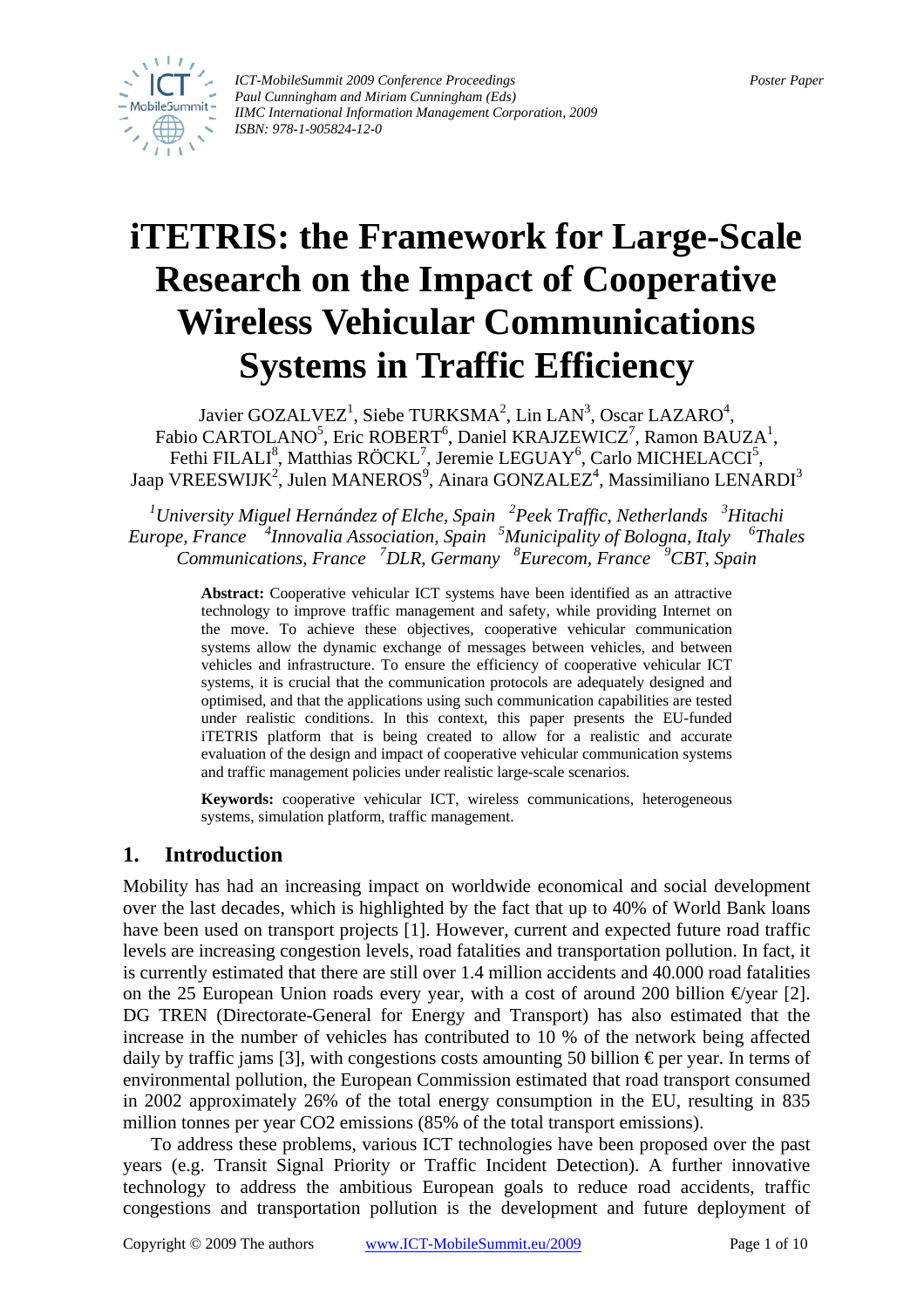cooperative vehicular ICT systems. Through the use of wireless vehicular communications, cooperative systems will be able to assist the driver through the dynamic exchange of messages between vehicles (Vehicle-to-Vehicle -V2V- communications) and between vehicles and infrastructure (Vehicle-to-Infrastructure -V2I- communications). Such exchange of messages will allow detecting road dangerous situations and road traffic congestions. In addition, the use of V2X communications can be used to ubiquitously provide real-time traffic information and re-route vehicles through an optimal path, thereby reducing congestion levels and transportation environmental pollution. It is important to note that cooperative systems are part of the EC's Intelligent Car Initiative.

The European cooperative vehicular research activities started under the  $6<sup>th</sup>$  EU Framework program, with projects like CVIS, Safespot or Coopers investigating the potential of V2V and V2I communications to address current and future mobility challenges. To validate and better estimate the impact of cooperative vehicular ICT technologies, several preparatory Field Operational Tests (FOTs) have been launched under the 7th Framework Programme. Although FOTs will provide a very valuable feedback on the impact and adoption of new in-car ICT technologies, their time-limited duration and the consideration of a maximum of 3000 equipped vehicles prevents to directly extract conclusions on the effect of cooperative vehicular communication systems in large-scale scenarios. Such estimate is needed to develop cooperative traffic management solutions given that the decisions adopted in a road traffic location can significantly impact road traffic conditions in adjacent roads. To overcome this limitation, and accurately evaluate the benefits of cooperative vehicular ICT technologies, the European FP7 iTETRIS (an Integrated Wireless and Traffic Platform for Real-Time Road Traffic Management Solutions, <http://ict-itetris.eu/>) project aims to implement an open-source integrated wireless and traffic simulation platform that will allow testing and optimising V2V and V2I communications and cooperative traffic management strategies under large-scale scenarios. To this aim, iTETRIS addresses the following key aspects:

- Integrated standardised open-source traffic and wireless simulation platform. The project is working on the development of an open source platform that by integrating traffic and wireless emulation capabilities will allow accurately estimating the impact of cooperative communication technologies on traffic management.
- Large scale trials. To overcome the large-scale limitations of current cooperative communications and traffic management research activities, iTETRIS will model large-scale scenarios through the advanced traffic database and monitoring system available at the city of Bologna.
- V2V and V2I communications and networking protocols. The availability of a realistic, large-scale and integrated traffic and wireless simulation platform would allow testing and optimising novel, reliable and contextually dynamic V2V and V2I communications and networking protocols. These include geo-routing and data dissemination policies, as well as strategies on how to optimally integrate V2V and V2I communication capabilities.
- Advanced cooperative traffic management policies. The capacity to dynamically exchange information between vehicles and between vehicles and infrastructure will allow developing, testing and optimising novel cooperative traffic management policies designed to reduce traffic congestion and travel times by introducing dynamic traffic re-routing and improving traffic flows detection.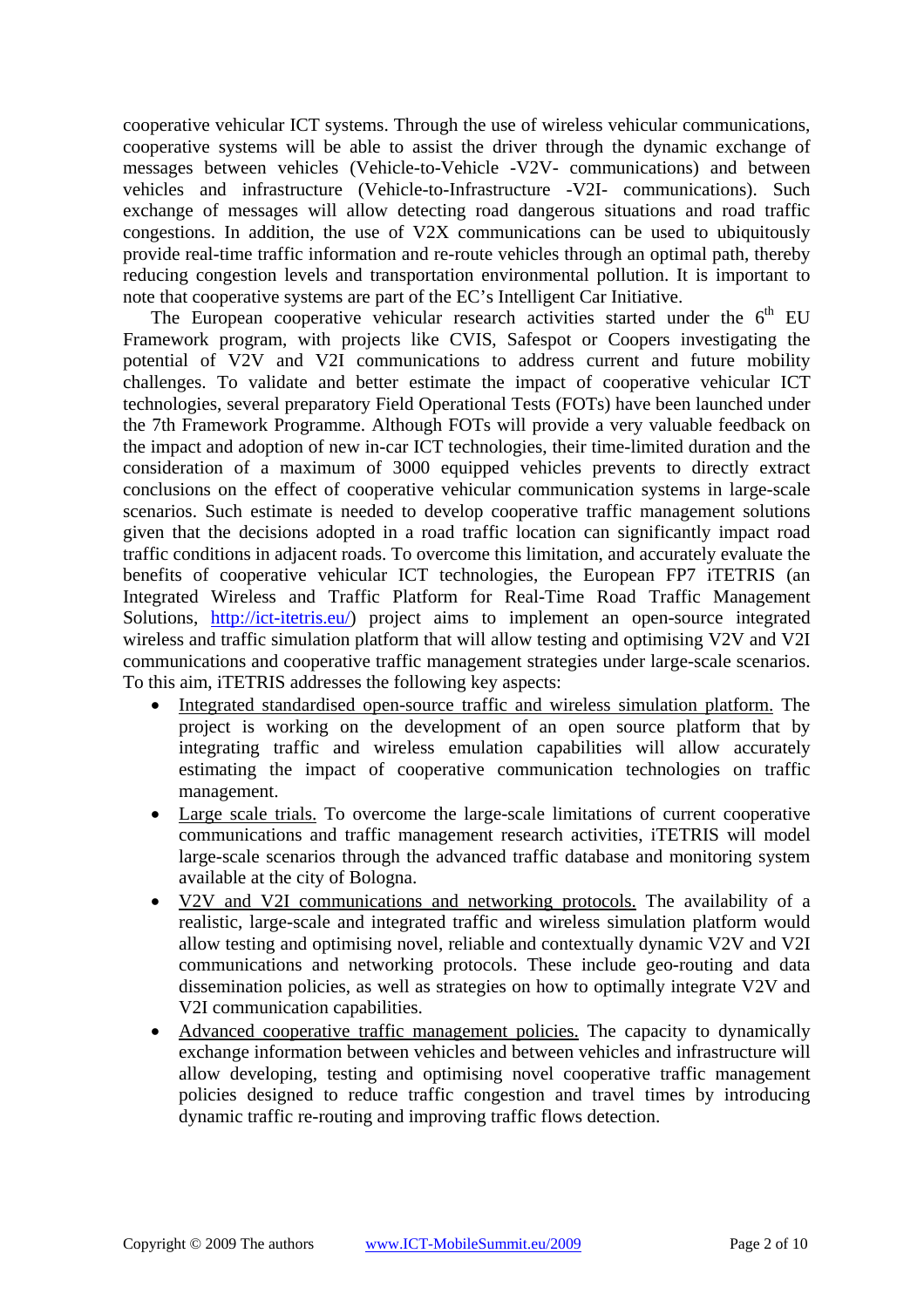## **2. European ITS Communications Architecture**

To ensure the alignment of the iTETRIS platform with the major international and research standardisation efforts in cooperative vehicular ICT systems, the platform is developed following the recently published baseline European ITS communications architecture [4]. This architecture, illustrated in [Figure 1,](#page-2-0) has been developed by the European specific support action COMeSafety, as a joint effort with the projects COOPERS, CVIS and SAFESPOT, the Car2Car Communication Consortium, ETSI, IETF and ISO, and also with input from IEEE and SAE. The proposed architecture considers four different subsystems (vehicle, roadside, central and mobile) that can communicate over a wide range of wireless or wired communication media. It is important to note that this architecture has many similarities with the CALM architecture developed under the ISO TC 204 WG16. In particular, the new architecture maintains the CALM objective to allow for seamless communications over multiple communications technologies.

<span id="page-2-0"></span>

*Figure 1. European ITS Communications Architecture.* 

#### Access Technologies

As illustrated in [Figure 1,](#page-2-0) the European ITS Communications Architecture considers a variety of communication technologies that allow for short, medium and long distance communications, as well as infrastructure and ad-hoc communications. The architecture will then include algorithms that will select at each point in time the most appropriate communications technology; the development of such algorithms is part of iTETRIS objectives.

#### Networking and Transport

The European ITS Communications Architecture considers IPv6 for ITS networking and transport functionalities, with new additions from the IETF working groups NEMO and MONAMI. Given the geo-referenced nature of many traffic applications, a GeoRouting functional block is specifically being defined. An ITS Network functional block grouping many ITS functions, in particular those needed for the operation of the 5.9 GHz radio interface (e.g. management of broadcast and multicast transmissions, and development of efficient congestion control policies) is also being designed. In terms of transport protocols, the proposed architecture considers TCP/UDP and an ITS Transport block that is being defined to support the integrity of data transfers for fast moving cars. The architecture also considers the development of handover algorithms between various roadside stations, and more interestingly, vertical handovers between heterogeneous systems based on the application needs, system loads and coverage.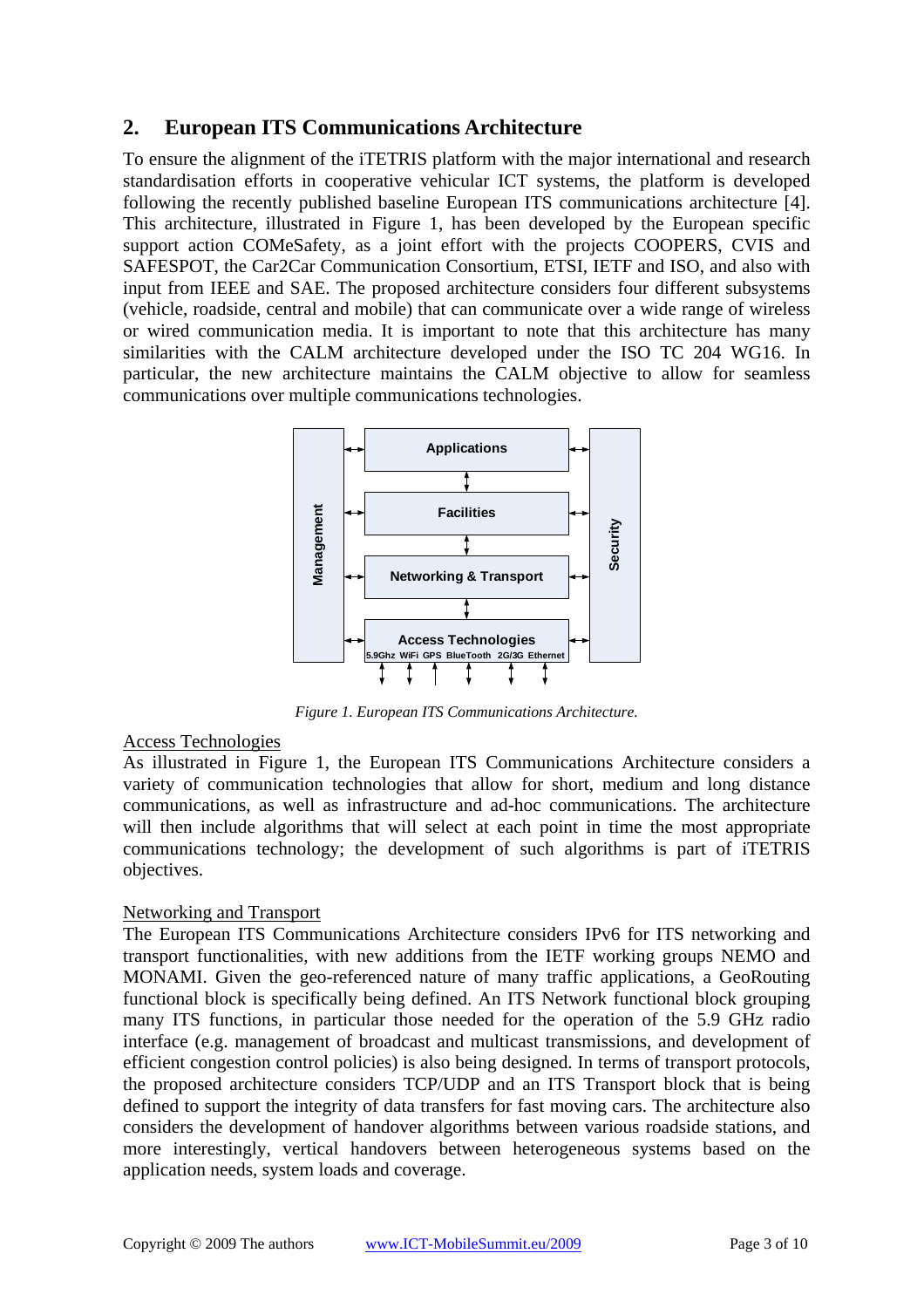#### Facilities

The Facilities block handles application support, information support and session support functionalities. Application support refers to functionalities such as download and initialisation of new services, automatic discovery, and HMI capabilities. Information support handles data management, considering that data will be mostly geo-referenced and location specific. In addition, it is important to note that the utility of the data exchanged will be time-dependent, which requires the data to be validated so that users trust its content. Session supports handles the creation and maintenance of a link between nodes, with different implementations depending on the application and its time-critical nature.

#### Management

The management functionalities include: selecting the interface per application; monitoring and managing the communications interface selected; managing the security and privacy functions based on the current application and employed ICT technology; managing transmission permission and priorities; and managing the policy used to set and maintain all logical functionalities in a given node. It is important to note that the requirements, and consequently the management functionalities and operation, will vary depending on the application needs. This mainly concerns the management of traffic safety applications that generally require low latency and interference-free communications.

#### Security

The security functional block is aimed at preventing external attacks, ensuring that the information exchanged is correct and trustworthy, and guaranteeing the user's privacy. At this stage, iTETRIS will not implement the security management functionality, although collaboration with security cooperative vehicular ICT projects will be welcome.

## Applications

The architecture currently addresses traffic safety and efficiency applications, and valueadded services. Although iTETRIS is particularly focused on traffic efficiency applications, the platform can also be used for testing and optimising other applications. Traffic efficiency applications of interest include: Adaptive Electronic Traffic Signs, Route Guidance and Navigation, Traffic Flow Optimization, and Freight and Fleet Applications.

## **3. iTETRIS Simulation Platform**

iTETRIS aims to cover an existing gap in the area of cooperative ICT-based traffic management R&D through the implementation of a large-scale integrated wireless and traffic simulation platform. In fact, iTETRIS aims to bridge the gap between the lowmedium modelling accuracy and medium-large test-bed size characteristic of theoretical studies, and the high modelling accuracy low-medium test-bed size characteristic of FOTs. In this context, the iTETRIS platform is aimed at accurately evaluating the potential benefits of cooperative vehicular ICT systems to improve road traffic management under realistic conditions and large-scale scenarios, and provide indications on how the novel ICT cooperative systems should be configured and employed to maximise their potential. To achieve its objectives, iTETRIS is integrating (see [Figure 2\)](#page-4-0) two widely used open source platforms, SUMO [\(http://sumo.sourceforge.net/](http://sumo.sourceforge.net/)) and ns-3 (<http://www.nsnam.org/>). The software integration is being designed to reduce computational costs, and allow for scalable large-scale accurate simulations.

SUMO is an open-source microscopic platform developed by the German DLR laboratory that emulates traffic movement continuously in space and discretely in time. iTETRIS will further improve SUMO by incorporating aspects such as fuel consumption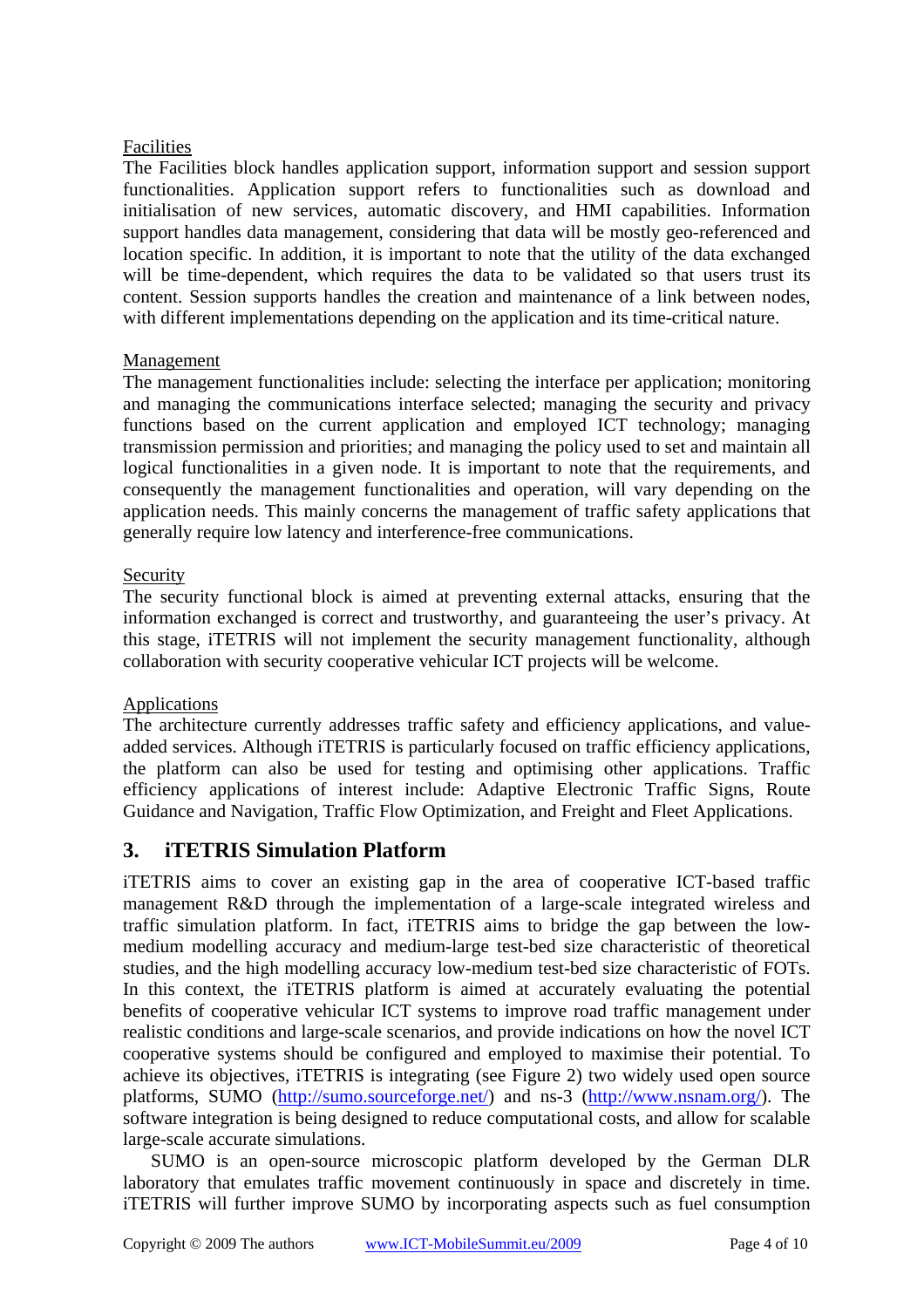and pollution modelling. To realistically model large-scale traffic scenarios, iTETRIS partners are currently working at characterising and parametrising traffic flows in selected large-scale scenarios in Bologna so that they can be reproduced in SUMO.

iTETRIS decided to adopt the newly released communications ns-3 platform after analysing the modelling capabilities and future perspectives of the ns-3, ns-2 and OMNeT++ open-source wireless communications simulators. The analysis was conducted based on the current development status of the simulators (including the radio technologies and protocols available), their capabilities to perform large-scale simulations and whether the structure of the simulator allows multi-radio/technology nodes.

<span id="page-4-0"></span>

*Figure 2. Integrated iTETRIS simulation platform.* 

In the iTETRIS platform, the cooperative traffic management centre will take decisions on how to route the traffic based on the current traffic conditions (obtained from SUMO), and will then inform vehicles using the message exchange communications (MxC) functional block; all vehicular communications will be emulated in ns3. V2X communications capabilities can also be exploited to improve road traffic estimates. Such estimates will be derived in the MxC based on the ns3 emulated vehicular communications. The estimate will then be passed to the cooperative traffic management centre that will apply the adequate traffic management policies.

#### *3.1 iTETRIS Communication Technologies*

iTETRIS is aimed at analysing the potential of V2V and V2I for road traffic management in a multi-technology communications scenario. In this context, the iTETRIS platform will implement the following four wireless communications technologies:

• European 5.9 GHz ITS. This technology is based on the IEEE 802.11p and IEEE1609 standards, and focuses on low delay V2V and V2I communications. The technology is particularly suitable for traffic safety applications, although it can also be used for traffic management. However, its CSMA operation requires the development of adequate congestion control and multi-channel management techniques. To date, 30MHz of spectrum (5875-5905 MHz) has been reserved at the European level for 5.9GHz ITS systems. It has been proposed to divide this spectrum into three 10MHz sub-channels, one being devoted to operate as a control channel, and the other two as service channels. The control channel will be the key channel over which vehicles and road side units will broadcast their presence and services. The first service channel will be the main service channel for safety and efficiency messages, while the second one will be used with low transmission power for very short range communications. To date, it has been proposed to automatically assign channels based on the application class and priority of a message. However, the multi-channel and multi-radio communications capabilities of the iTETRIS platform will allow testing more advance channel management strategies aimed at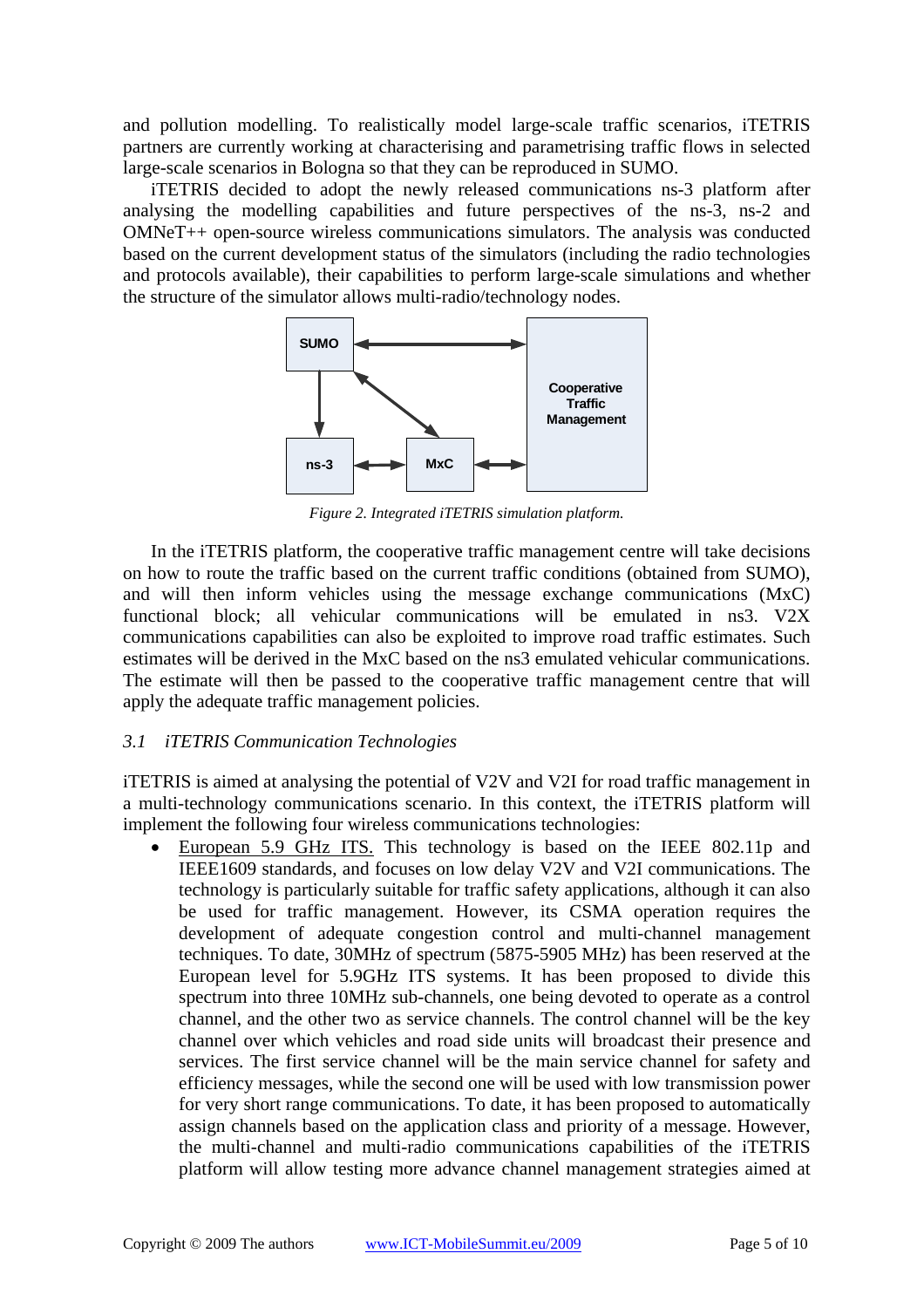reducing channel congestion and efficiently distributing communications across the different channels and technologies.

- UMTS is a cellular system with moderate delay communications that can offer various transmission bitrates and QoS levels. One of the major advantages of UMTS for traffic management applications is that it currently benefits from a good coverage throughout Europe that will certainly improve over the years. On the other hand, the use of UMTS requires the cooperation with cellular operators, and it is yet to be studied the network load that V2I traffic management applications could create on UMTS networks.
- WiMAX is another infrastructure based wireless technology that can offer medium and long range communications with moderate delay. The technology has been developed to offer high data rate communications, with full support for mobility with the new mobile WiMAX standard. It is also important to note that the WiMAX standard allows the deployment under an unlicensed 5GHz band, thereby offering the possibility to traffic management agencies to deploy their own 'cellular-type' system along their road network.
- iTETRIS also includes broadcasting technologies, and in particular the DVB standard, to account for the efficient and simultaneous broadcast of traffic management messages to multiple vehicles over large areas.

#### *3.2 ns3 Scalability*

OMNeT++ is widely used by the wireless sensor networking community. Several studies have claimed OMNeT++'s higher scalability compared to ns-2, but they are generally based on different modelling accuracy and complexity levels. The differences generally affect the physical layer that significantly increases ns-2 and ns-3 computational cost. As shown in [5], increasing the OMNeT++ physical layer modelling complexity with a more detailed interference model, a more realistic environment and a nonlinear battery consumption model, considerably increases the computation time and required RAM memory. In fact, the full OMNeT++ model presented in [5] required higher execution times than 802.11 ns-3 simulations with similar conditions that have been conducted in iTETRIS to test the scalability of the three candidate open-source communication platforms.

iTETRIS opted for ns-3 over ns-2 due to: its more stable design for improved scalability (including parallelization capabilities) with a refined memory management; its modularity; the current 802.11 and WiMAX ns-3 modelling; the possibility to port ns-2 code to ns-3; and the core implementation of a node's capability to support multiple radio interfaces and multiple channels. While multi-channel capacity will be crucial to investigate 5.9GHz ITS channelization policies, the multi-radio property will allow investigating strategies to integrate V2V and V2I communication capabilities and support vertical handovers among heterogeneous technologies.

To validate the selection of the ns-3 simulation platform, it is important to analyse its capabilities to simulate large-scale scenarios. At this stage, it is important to note that ns-2 had strong RAM memory problems for large-scale simulations modelling over 10000 wireless nodes (iTETRIS is considering scenarios with up to 20000 wireless vehicular nodes). In addition, while ns-2.29 was capable to simulate large-scale simulations, ns-2.33 was not able to handle simulations with over 8000 communicating nodes. To analyse the ns3 large-scale simulation capabilities, a simulation analysis considering 20000 vehicles communicating using the 802.11p 5.9GHz wireless ITS technology was conducted. Despite the fact that iTETRIS considers up to four radio access technologies, the simulation capabilities study only considered 802.11p since it is the technology requiring the higher computational cost given that all vehicles need to periodically broadcast Network Layer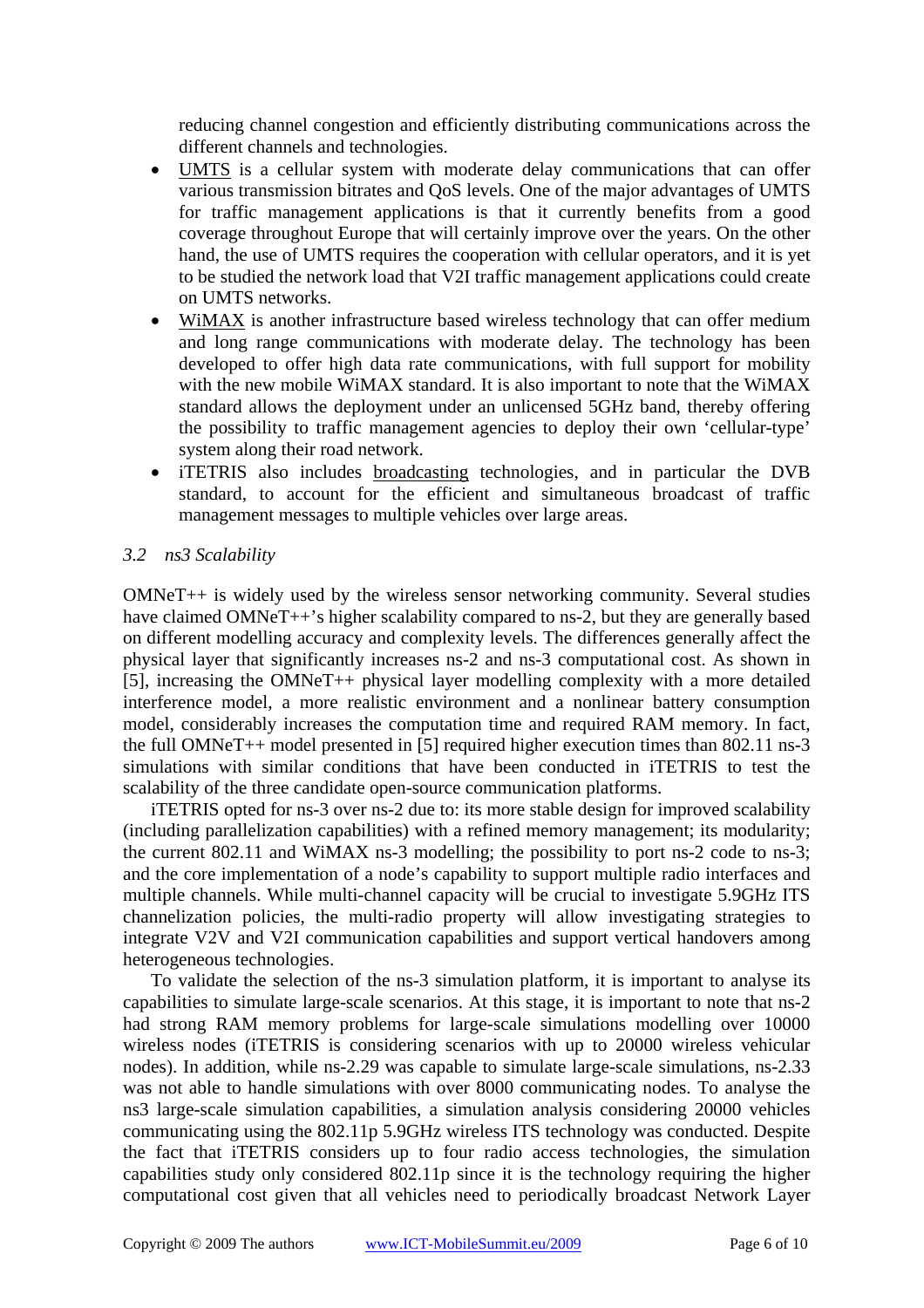(NL) beacons, or Cooperative Awareness Messages (CAM), with a 2Hz frequency in Europe and a 10Hz frequency in the US. The beacons contain information (e.g. node's ID, position and speed) needed to detect nearby vehicles, potential risks of collisions and traffic congestion conditions. [Figure 3](#page-6-0) shows the ns-3 default distribution execution time needed to emulate 40 seconds of road traffic conditions considering a  $727$  vehicles/ $km^2$  vehicular density, a transmission range of 700meters and a 10Hz NL frequency ('Default' scenario). These parameters result in that there are around 1000 vehicles within the transmission range of each vehicle. Although this represents a very dense scenario, and therefore a worst case in terms of large-scale simulation computational cost, it is important iTETRIS considers congested environments. To understand the experienced high execution times, it is important to highlight ns-3's detailed PHY layer simulation modelling. To reduce the simulation time, modifications on ns-3 simplifying the interference management ('Mngt.' scenario) or the interference calculation ('Interf.' scenario) have been conducted, obtaining considerable simulation time reductions of up to nearly 30% (see [Figure 3\)](#page-6-0) without sacrificing the result's accuracy; in the worst case, a 1.8% difference in the number of packets correctly received was observed for the two modifications compared to the default ns-3 distribution.

The emulated environment represents a worst case scenario. As a result, it is interesting to check the simulation times that will be required using more realistic communication assumptions, i.e. different communication ranges and packet rates. First of all, it is important to note that 802.11p 5.9GHz systems will require advanced congestion control policies to avoid overloading their CSMA-based control channel. In this case, under congested road traffic conditions, it would be useful to reduce the communications range, resulting in fewer communicating neighbouring nodes and reduced channel congestion. A similar effect would be obtained by reducing the packet rate at which NL beacons are transmitted. [Figure 3](#page-6-0) also plots the execution times that will be obtained by reducing the communications range to 100m ('100m' scenario) and 2Hz NL beacon's packet rate ('NL-2Hz' scenario), highlighting the ns-3 simulation scalability potential as communication parameters are realistically defined.

Finally, simulation execution times always depend on the computing resource capabilities. The results in Figure 3 were obtained with a 1.6GHz Quad-Core Xeon HP Proliant server. Further reductions in execution times can be obtained with more powerful computational resources; increasing the server speed to 3GHz reduced execution times by over 21%. The obtained results show the ns-3 large-scale simulation capabilities, and the possibilities to further reduce its execution time by means of code optimisation, realistic emulation conditions, and adequate computation resources.

<span id="page-6-0"></span>

*Figure 3. ns-3 large-scale execution times.*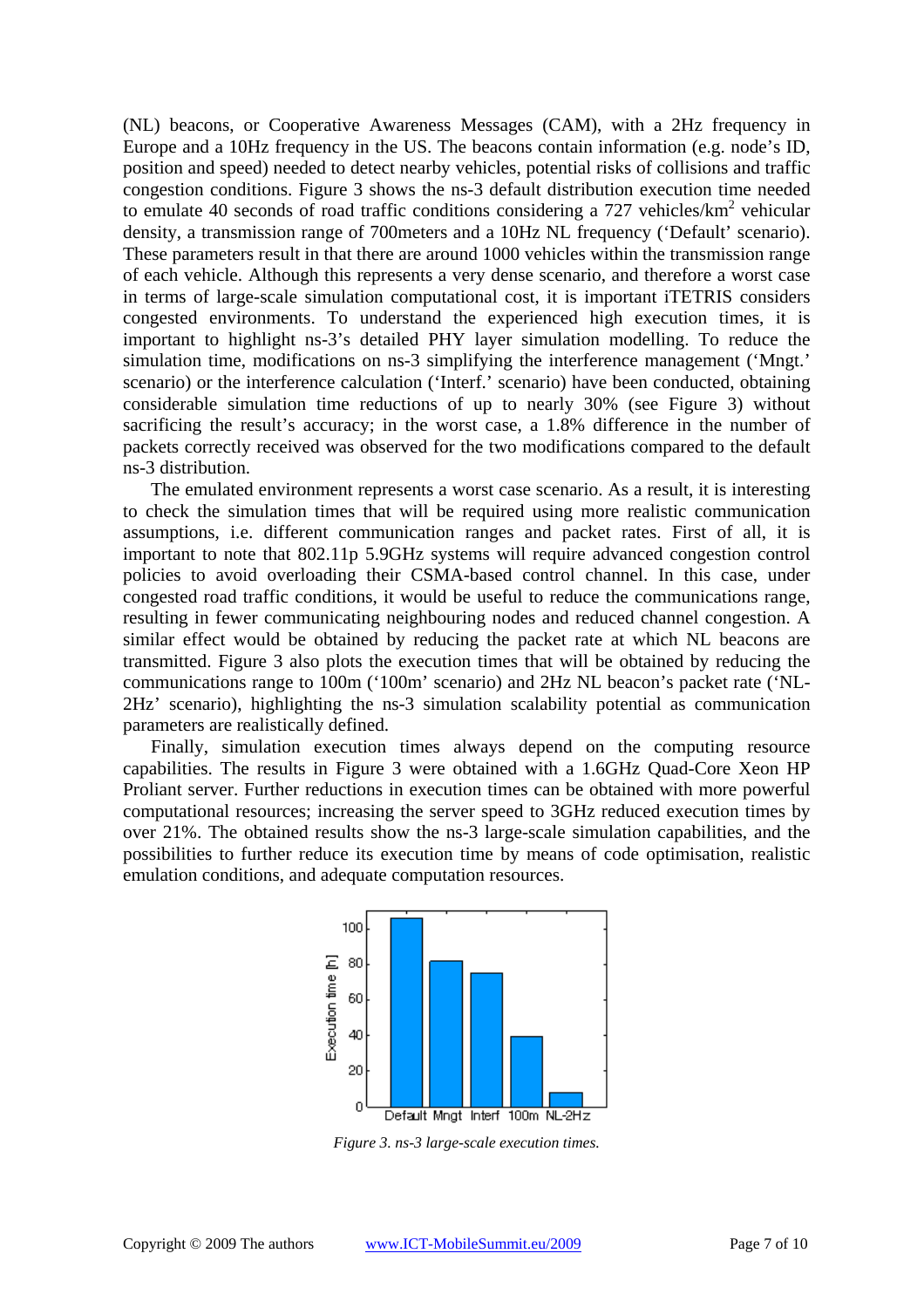# **4. Cooperative Traffic Management Applications**

The dynamic exchange of messages between vehicles, and between vehicles and infrastructure, will allow the deployment of new dynamic and intelligent traffic management applications aimed at reducing traffic congestions, travel times and transportation pollution. In addition, the introduction of ICT technologies into cars will transform them into active mobile probe sensors that can increase the accuracy of current solutions used to estimate the traffic conditions, for example inductive loops. In this context, iTETRIS is initially concentrating on the following cooperative traffic management applications:

- Traffic conditions estimation. The V2I communications capability could complement current traffic flow detection solutions by, for example, providing more accurate turning ratio information. This improved traffic estimation would allow increasing the capacity of intersections by better adjusting traffic light timings. In addition, the information received through cooperative vehicular communications could also help identifying malfunctioning loop detectors. Finally, the vehicles' capacity to dynamically communicate with each other and exchange position and movement information, could also provide the means to detect current traffic conditions without the need to further deploy any additional traffic detectors such as video cameras or inductive loops.
- Traffic re-routing and flow optimization. The use of cooperative V2X communications can also allow re-routing traffic based on current congestion levels. Providing alternative routes to drivers can be achieved through V2I communications or directly through geo-routing protocols using V2V communications in case no communications infrastructure is available. In addition, it is important to note that the use of V2I communications provides the capability to propose alternative routes to only a subset of vehicles, for example less pollutant vehicles, in comparison to Variable Message Sign (VMS) panels.

## **5. Case Study: City of Bologna**

To develop and test the cooperative vehicular communications and traffic management applications, the Italian city of Bologna was selected as case study for iTETRIS given its medium-size, traffic problems, and strong support for the use of ICT technologies to improve traffic management. In this context, it is expected that cooperative vehicular ICT technologies could further improve the traffic conditions estimation, and allow a more dynamic traffic management resulting in reduced congestions and smoother traffic flows. To this aim, various traffic scenarios are being characterised and parameterised through the Bologna traffic database for their accurate reproduction in the iTETRIS platform. Such reproduction will allow testing and optimising the impact of cooperative vehicular communications on traffic management. To date, the selected traffic scenarios [6] include inner city big events (such as football matches), major inner city roads with important use of public transportation, inner city ring-way, and an orbital road interconnected and running besides a highway that allows traffic movement across the two road infrastructures.

As an example, Figure 4 shows the Bologna inner city ring-way, which draws a line between the Bologna-centre and the remaining urban city and represents the major road to cross the city given the Bologna city centre traffic restrictions. The figure shows a scenario in which there is a communication roadside unit (RSU) at every major intersection. The RSUs gathers traffic information provided by passing vehicles. Each RSU is capable to transmit/receive traffic information messages to/from vehicles and also forward the vehicle's information to the Cooperative Traffic Management Centre. Such information (for example, vehicle's speed, acceleration, heading and position) could be collected through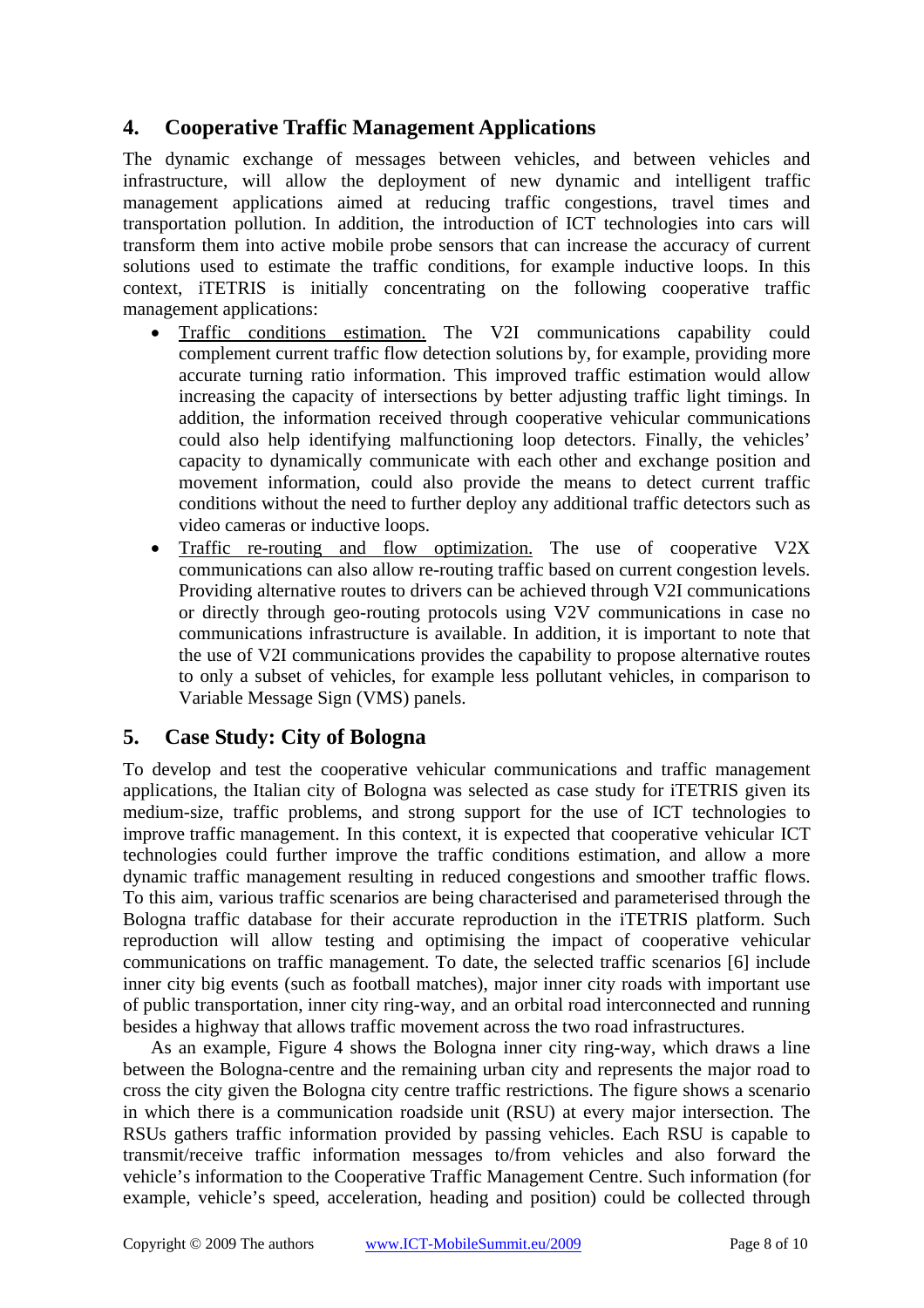any V2I communications technology considering their previously described characteristics. Through the RSU collected traffic information, the CTMC has a thorough and up-to-date knowledge of the current traffic conditions at different locations along the ring-way. Consequently, whenever the CTMC detects a road traffic congestion, for example in the area of RSU2, it may recommend vehicles approaching RSU1 to take alternative routes to RSU3 (dashed route in the figure) in order to decongest the inner ring-way. It is important to note that the V2I communication capabilities allow for the individualised traffic information transmission to vehicles compared to current Variable Message Sign solutions. Through this capability, only less pollutant vehicles (e.g. electric cars) could be allowed to cross the city centre to avoid the inner city ring-way congestion.



*Figure 4. Bologna inner city ring-way.* 

# **6. Conclusions**

This paper has introduced the FP7 iTETRIS project aimed at analysing the potential of cooperative vehicular technologies to improve road traffic management through V2V and V2I communications and cooperative traffic management policies. To this aim, iTETRIS is working on implementing an open-source integrated wireless and traffic simulation platform that will be able to emulate large-scale traffic scenarios using the city of Bologna as a case study.

This paper has presented the iTETRIS architecture, its wireless communications modelling capability, the simulation platforms selected, and examples of potential cooperative traffic management policies that can be applied in the city of Bologna. It is important to emphasize that iTETRIS will be able to simultaneously emulate various V2V and V2I communication technologies (WAVE, UMTS, WiMAX and DVB). As a result, it has been necessary to perform an in-depth study of the wireless simulation performance and scalability requirements to decide on the optimal iTETRIS wireless communications simulation platform. Once fully implemented, the iTETRIS platform will be used to investigate vehicular communication protocols, including geo-routing and data dissemination, in addition to studying optimal strategies to combine V2V and V2I communication capabilities.